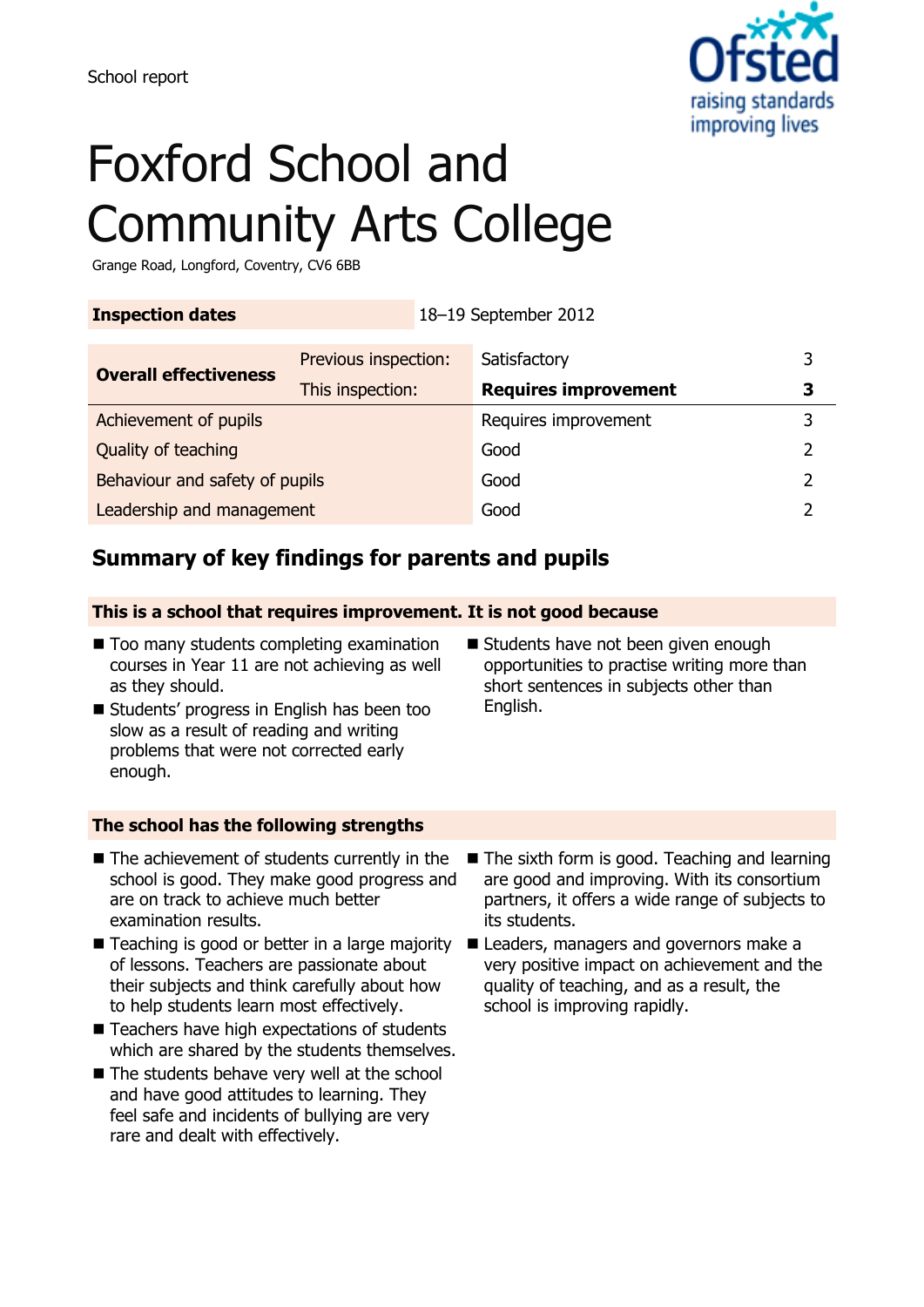### **Information about this inspection**

- Inspectors observed 48 lessons, of which four were joint observations with senior leaders. In addition, the inspection team made a number of shorter visits to lessons as part of themed learning walks and listened to students reading.
- Meetings were held with four groups of students, representatives from the governing body, a representative of the local authority and school staff, including middle and senior leaders.
- Inspectors took account of the 11 responses to the online parent questionnaire (Parent View) in planning the inspection.
- They observed the work of the school and looked at a number of documents, including minutes of governors' meetings; performance management documentation; records relating to attendance, behaviour and the monitoring of the quality of teaching; and documents relating to safeguarding.

#### **Inspection team**

| Simon Blackburn, Lead inspector | <b>Additional Inspector</b> |
|---------------------------------|-----------------------------|
| <b>Kevin Harrison</b>           | <b>Additional Inspector</b> |
| <b>Bruce Clark</b>              | <b>Additional Inspector</b> |
| Jean Samuel                     | <b>Additional Inspector</b> |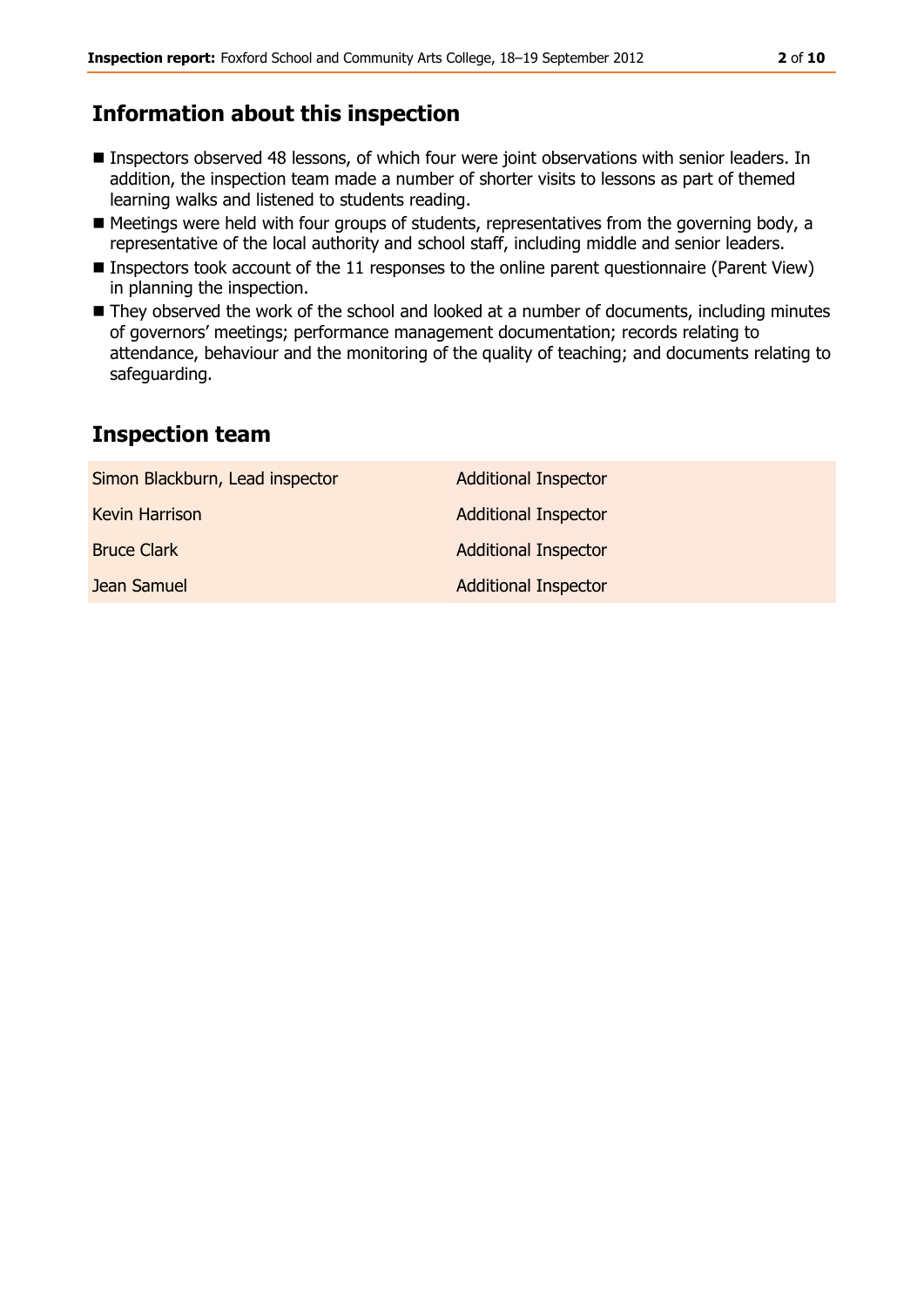# **Full report**

# **Information about this school**

- This is an average sized secondary school.
- The proportion of students known to be eligible for support through the pupil premium is above the average.
- The proportion of students supported through school action is broadly in line with the national average but the proportion supported through school action plus or by a statement of special educational needs is high compared to the average for similar schools.
- $\blacksquare$  The school accesses additional vocational education for some of its Year 10 and 11 students through Henley College and City College and has informal consortium arrangements to extend the curriculum in the sixth form.
- If Just under half of the students are from minority ethnic groups, which is high compared to secondary schools nationally, and the proportion of students identified as speaking English as an additional language is also high.
- $\blacksquare$  The school meets current government floor standards, which set the minimum expectations for students' attainment and progress.

# **What does the school need to do to improve further?**

- Improve achievement, particularly for middle attaining pupils, by ensuring that the work students are asked to do is consistently challenging and is a good match to their abilities and needs.
- Increase the rate of progress in English by:
	- ensuring the consistent and rigorous use of data to identify underachievement and to intervene effectively to promote rapid improvement
	- develop students' extended writing skills across all subjects.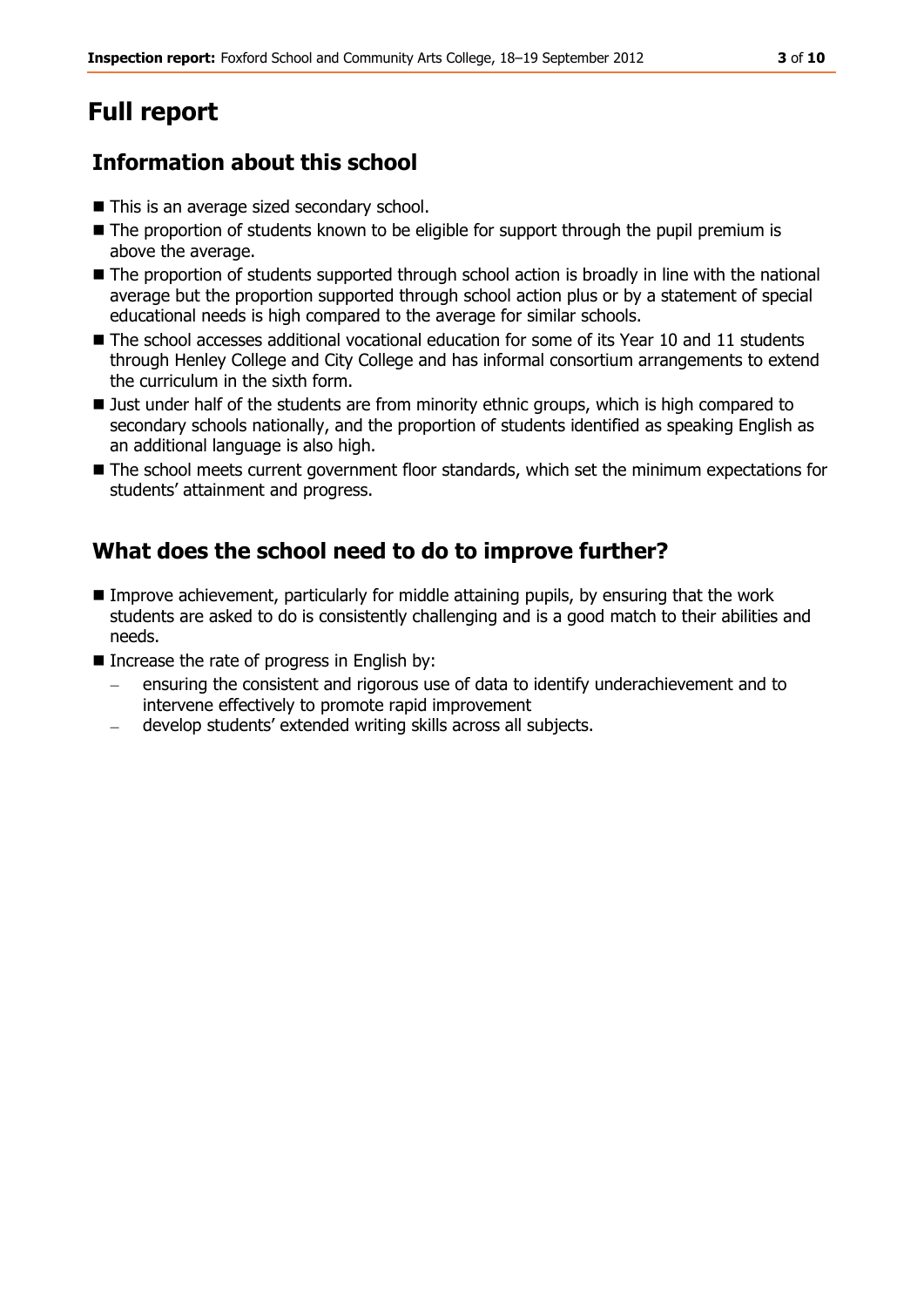### **Inspection judgements**

#### **The achievement of pupils requires improvement**

- Students join the school with standards that are well below average. In 2011, the proportion of pupils making or exceeding expected progress was below national figures. Standards at the end of Year 11 were too low in the last validated results for 2011, with those students who join the school with average attainment levels performing least well.
- The 2012 results show an improvement from 2011 for rates of progress and attainment, but these results remain below national averages.
- Since the school's last inspection, leaders and managers at all levels, particularly the reconstituted senior team, have made sustained and highly effective improvements to the quality of teaching in the school. As a result, tracking shows that students currently in the school are making faster progress from lower starting points than previous year groups, with predicted higher standards.
- **IMPROM** Improvements in the quality of teaching were not sufficiently embedded to reverse the period of weaker teaching offered to recent leavers in Year 11. However, the current Year 11 students are on track to achieve 53% 5 A\* - C GCSE's (including English and mathematics) with progress rates that exceed national averages for mathematics and English. The progress tracking for current Year 10 students indicates further improvements in achievement.
- The school's accurate progress tracking system and evidence from lessons and students' books, confirm that disabled students and those with special educational needs are currently achieving well as a result of well-targeted support and carefully designed interventions from well trained staff.
- Students for whom English is an additional language are well supported by a specialist team of teachers, intervention tutors and teaching assistants as well as translators from the community. As a result, these students make rapid gains in language skills and are able to learn effectively in all main school lessons. Pupils from minority ethnic backgrounds make progress that is similar to other pupils in the school.
- The school's leaders have a clear strategy for the support allocated to students eligible for the pupil premium so that interventions are focused and effective in overcoming the barriers they face in their learning and as a result, gaps in attainment and progress are closing.
- **As a result of targeted teaching for literacy that extends into partner primary schools,** students are now making better progress in Key Stage 3. As a result, the proportion predicted to make and exceed expected progress is favourable when compared to national figures.
- Students read well and have many opportunities to read in lessons. A number of students observed reading in Year 7 did so with fluency, using their phonics skills to work out new words where necessary.
- Students are given opportunities to develop their skills in communication and mathematics in many subjects across the curriculum but more extended writing is too often limited to their experience in English lessons.
- **EXTERGH** Learning and progress in the sixth form are good as a result of the level of individual challenge that teachers provide to students. The most recent A Level examination results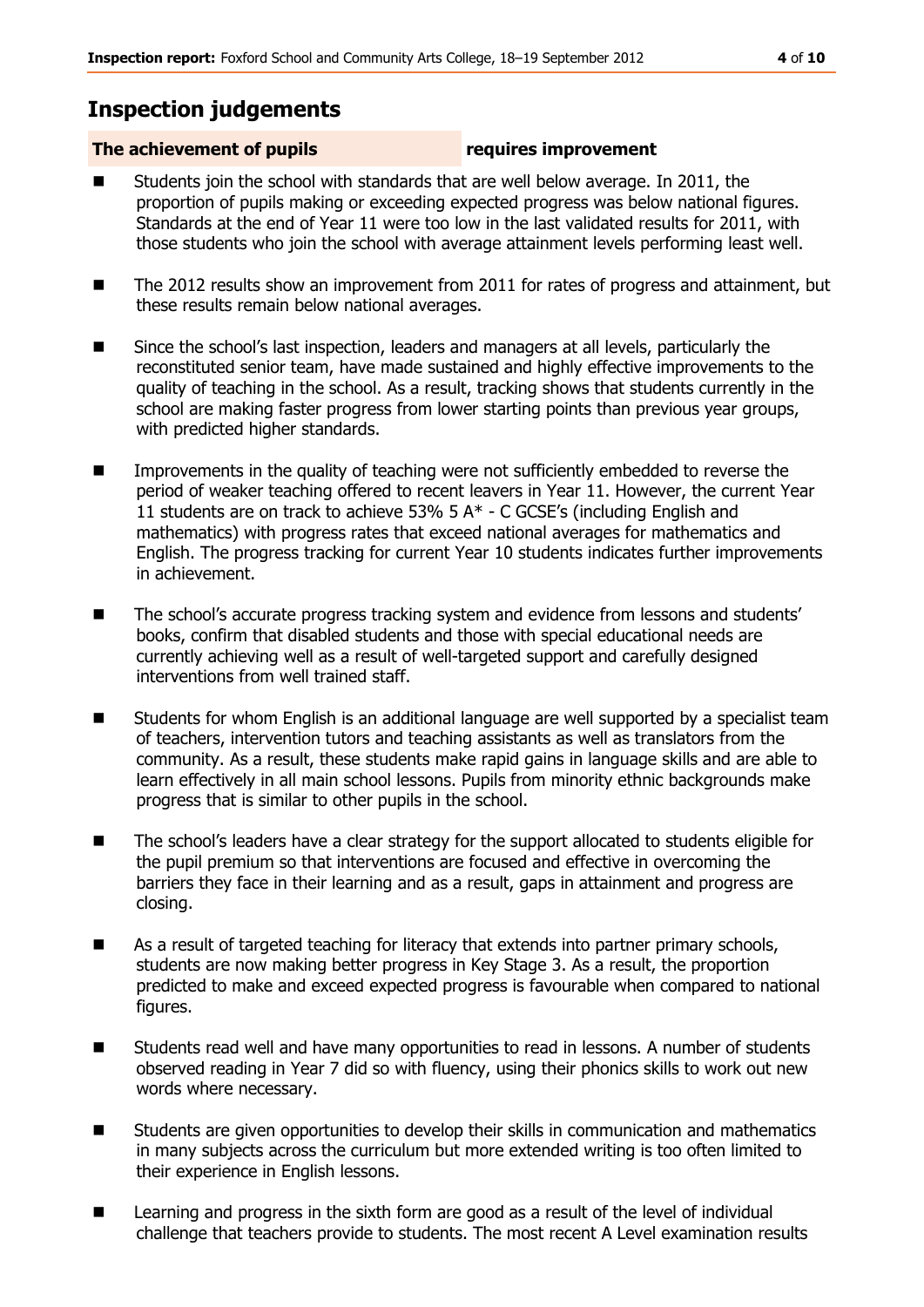were the best the school has achieved.

#### **The quality of teaching is good**

- Teaching is good with some examples of outstanding teaching in some subjects and in some year groups, for example in English and in Year 10. Evidence from the school's robust monitoring system, discussions with teachers and students, and students' work all indicate that improvements in teaching have been sustained over a period of time. Progress rates for all groups of students are improving and as older students leave the school the overall picture is of rapid improvement. The impact of previous teaching which required improvement led to a legacy of underachievement. This is now being eradicated convincingly.
- Teachers develop very positive relationships with students and very often use humour to engage and motivate. Classrooms are generally happy and productive places with a climate that promotes achievement.
- Where teaching is at its best, teachers use all the information they have about students' abilities and aptitudes to design lessons that challenge and stimulate them.
- This level of challenge is not consistently provided and, in some lessons, the work students are asked to do does not take account of their existing knowledge, skills and understanding so that their progress is slower or not sustained.
- Teachers use questioning well to challenge and deepen understanding. In a Year 11 art lesson a teacher responded to a student's question with a series of questions that drew out the student's understanding in a very effective way.
- In discussions with students, they were particularly appreciative of the feedback they receive about their work and the way it helps them to improve. Marking and informal feedback observed during observations of lessons and in a work scrutiny confirm that it is regular and provides students with valuable information about the next steps they need to take to succeed further.
- Students feel that teachers know them well and have high expectations of their learning and behaviour. Students know their targets and can generally say what they need to do to achieve them.
- Teaching to support vulnerable students is well planned and delivers valuable experiences. For example, a number of students for whom English is an additional language attend special lessons each morning to develop their language skills. They were observed making good progress as a result of a warm and caring learning atmosphere and the use of resources that were carefully matched to their needs.
- Teaching in the sixth form is good. It is characterised by skilful questioning that challenges students and promotes curiosity and enquiry.

#### **The behaviour and safety of pupils are good**

 During the inspection, students behaved very well around the school, exhibited courtesy and good manners to visitors, staff and to one another. In lessons, students have positive attitudes to learning, arriving punctually and settling to work quickly. School records show that this is typical behaviour.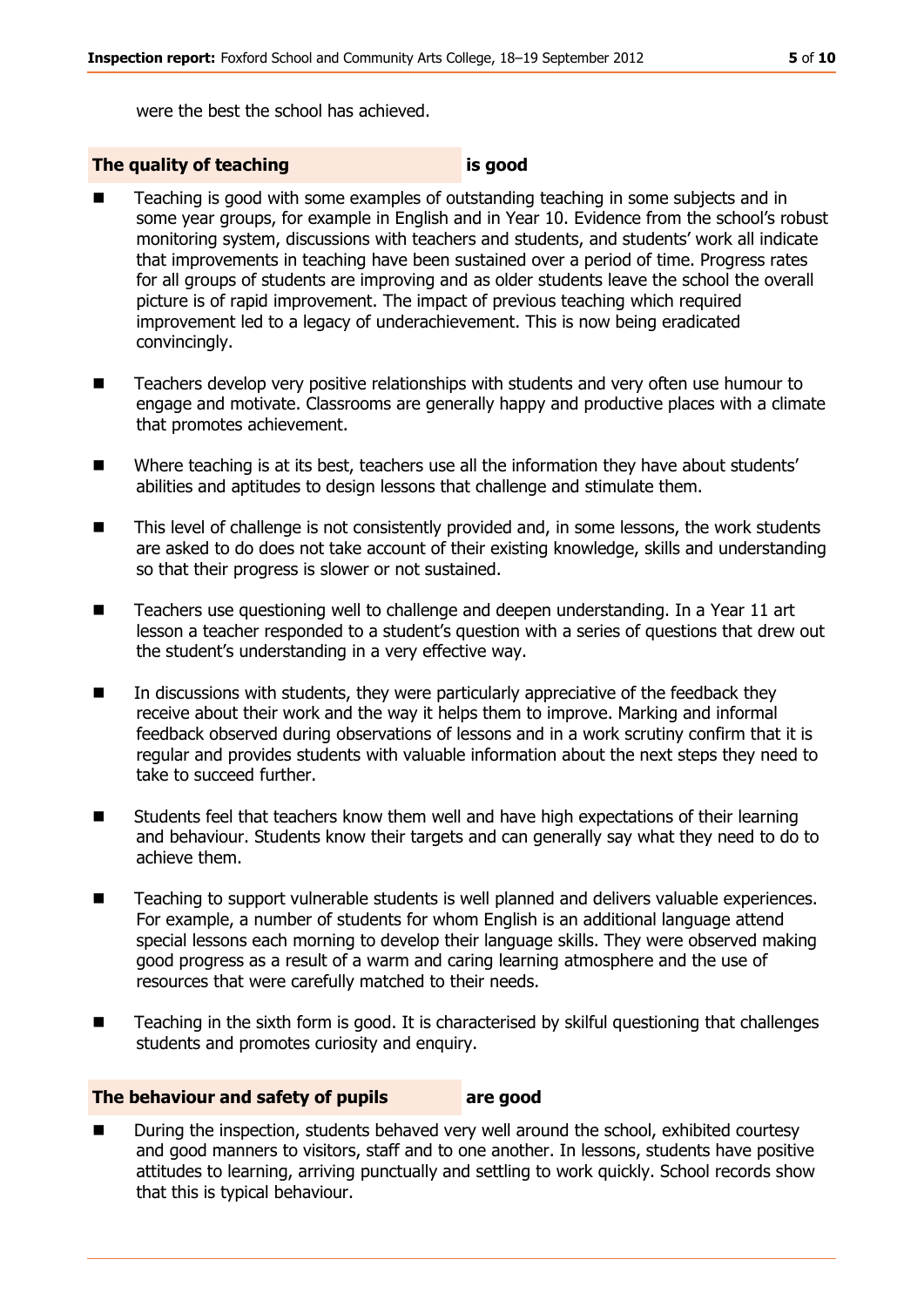- A large majority of the parents and carers who expressed a view agreed that the school makes sure its students are well behaved and students themselves generally echoed this view, although some felt that behaviour could be improved.
- Attendance is improving and is now broadly in line with the national average. There has been a significant drop in persistent absence as a result of the consistent approach taken by the school and effective support provided to families.
- The school has a simple but effective rewards and sanctions system that is well understood by students and consistently applied by teachers and other adults. As a result, students' moral development is promoted and the school is a purposeful learning environment.
- The use of fixed-term exclusions has reduced significantly over recent years and is now below average. The school introduced a range of effective strategies to improve behaviour and attendance at the time of the last inspection that have been strengthened over time. The number of internal exclusions continues to fall as a result of coaching and mentoring on return to normal classes and fewer students are involved more than once.
- Students in all year groups have a clear awareness of the different types of bullying and report that bullying of any kind is very rare. The school carefully logs incidents with details of actions taken to deal with it.
- Students' attendance at alternative provision is managed well, and their behaviour and attendance are tracked and monitored effectively.

#### **The leadership and management are good**

- The headteacher, supported by a highly capable senior team, provides good leadership and an ambitious vision, shared by all staff, for the school's future success.
- The leadership of teaching is a particular strength, with systematic reviews of teaching quality that are informed by accurate judgements. The performance management system is well structured. It very effectively links the needs of teachers to high quality continuous professional development.
- Teachers report that the monitoring of teaching quality is a very supportive process and that the range of support and training offered to staff as a result is of high quality. Coaching is a key feature of the programme of improvement and the school continues to invest in training new coaches to support colleagues. The quality of teaching has significantly improved over time as a result, as evidenced by monitoring records, tracking of student progress and students' work.
- The school's self-evaluation and action planning cycle are clear and informed by accurate judgements. Action plans identify appropriate objectives and steps to success, with clearly articulated monitoring activities to assess progress. The methods used to evaluate the impact of planned actions need to be more clearly stated so that all stakeholders can engage with the process of improvement.
- The curriculum is good. It is broad and balanced at Key Stage 3 and offers three clear pathways at Key Stage 4 which are tailored to the needs of the students at the school. Vocational courses are offered through two local colleges and the quality of this offer is monitored and evaluated. Outcomes of these courses are good. There is clear adjustment of the curriculum for a range of pupils, including those for whom English is an additional language and who often commence their education mid-year.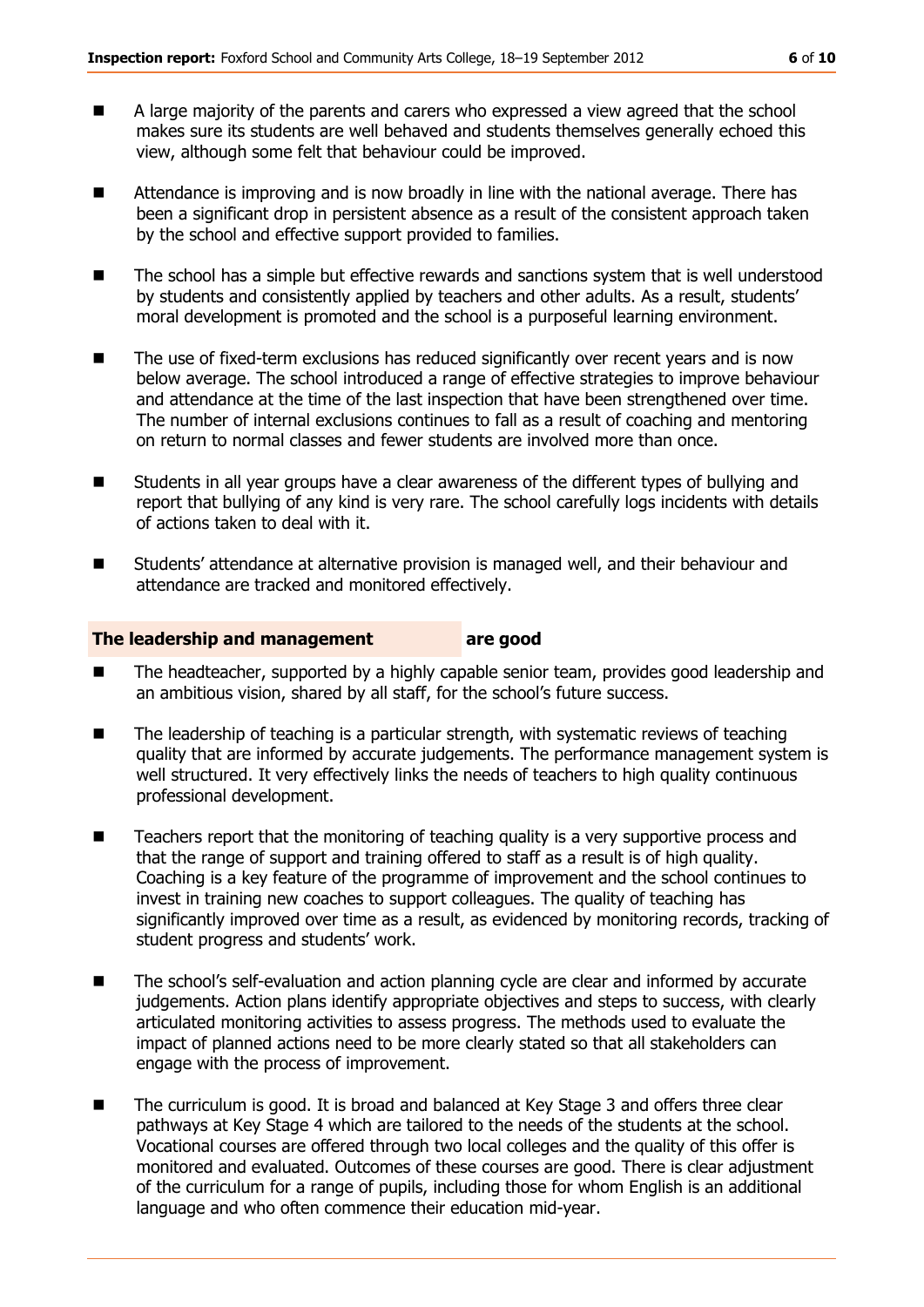- The school maintains a wide range of positive partnerships which impact very positively on students' achievement, including a link with the Ricoh Arena which saw students performing groundsmen's duties during the Olympic Games.
- The local authority provides effective support across a range of priorities which has contributed to improvements in teaching and behaviour management.
- The school's arrangements for safeguarding students meet statutory requirements.

■ The governance of the school:

- has a clear vision and sets clear, strategic direction with the school. Governors challenge  $\equiv$ the school very effectively on all aspects of leadership and management and secure improvements in teaching and learning
- provides a wide range of expertise which is utilised effectively in all areas of school life and particularly in the oversight of financial allocation, including the use of the pupil premium.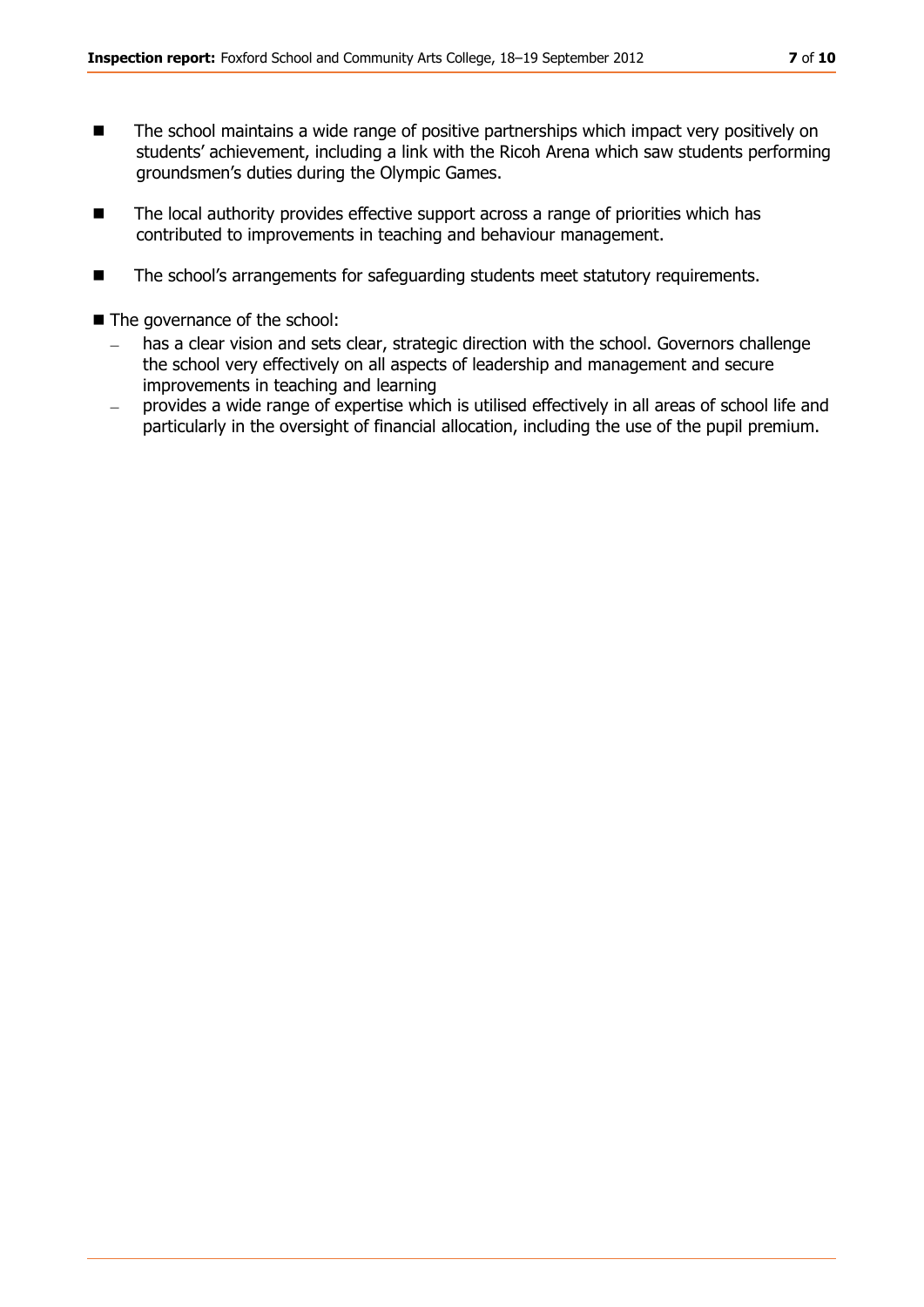# **What inspection judgements mean**

| <b>School</b> |                         |                                                                                                                                                                                                                                                                                                                                                                         |
|---------------|-------------------------|-------------------------------------------------------------------------------------------------------------------------------------------------------------------------------------------------------------------------------------------------------------------------------------------------------------------------------------------------------------------------|
| Grade         | <b>Judgement</b>        | <b>Description</b>                                                                                                                                                                                                                                                                                                                                                      |
| Grade 1       | Outstanding             | An outstanding school is highly effective in delivering outcomes<br>that provide exceptionally well for all its pupils' needs. This<br>ensures that pupils are very well equipped for the next stage of<br>their education, training or employment.                                                                                                                     |
| Grade 2       | Good                    | A good school is effective in delivering outcomes that provide<br>well for all its pupils' needs. Pupils are well prepared for the next<br>stage of their education, training or employment.                                                                                                                                                                            |
| Grade 3       | Requires<br>improvement | A school that requires improvement is not yet a good school, but it<br>is not inadequate. This school will receive a full inspection within<br>24 months from the date of this inspection.                                                                                                                                                                              |
| Grade 4       | Inadequate              | A school that has serious weaknesses is inadequate overall and<br>requires significant improvement but leadership and management<br>are judged to be Grade 3 or better. This school will receive<br>regular monitoring by Ofsted inspectors.                                                                                                                            |
|               |                         | A school that requires special measures is one where the school<br>is failing to give its pupils an acceptable standard of education<br>and the school's leaders, managers or governors have not<br>demonstrated that they have the capacity to secure the<br>necessary improvement in the school. This school will receive<br>regular monitoring by Ofsted inspectors. |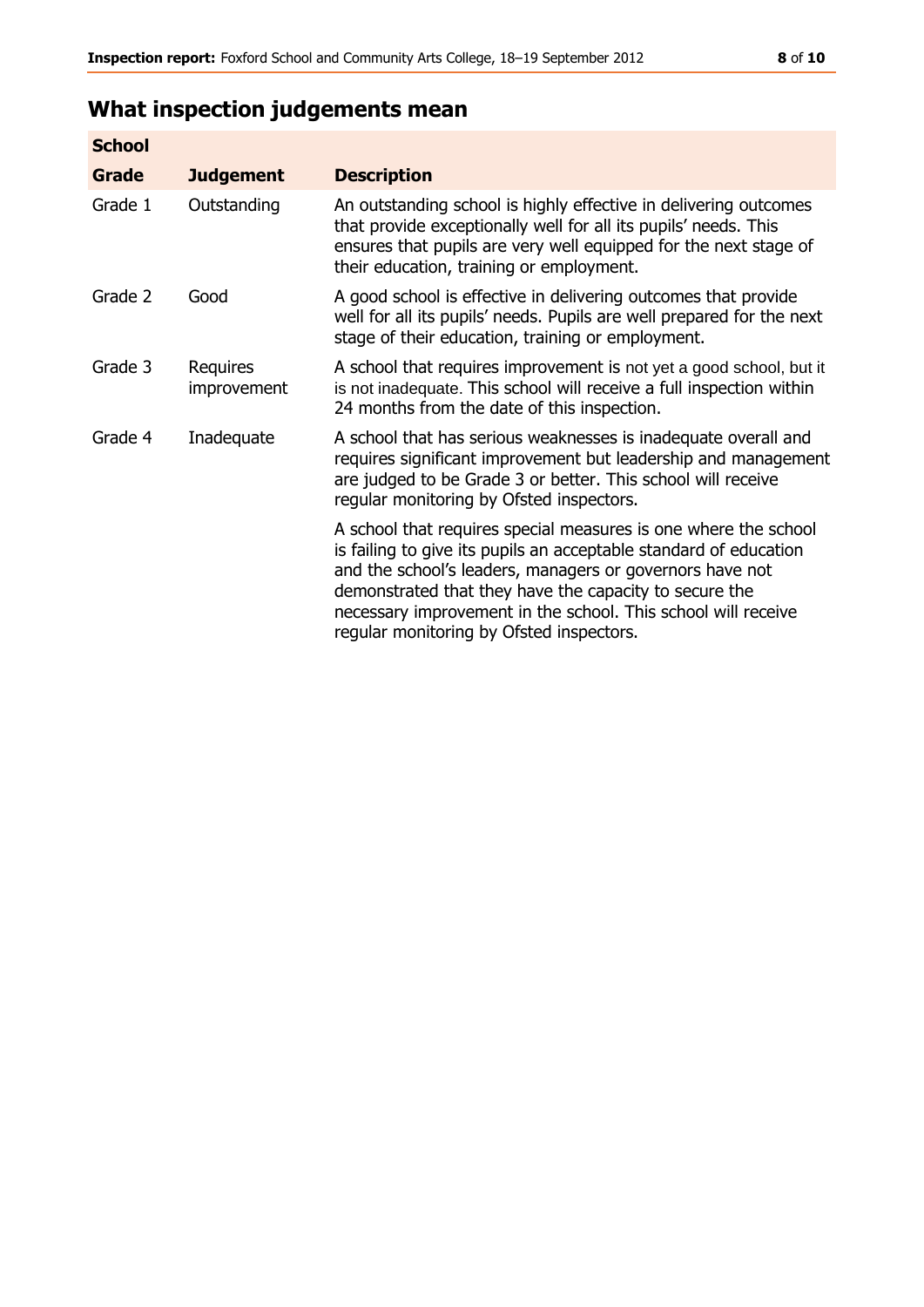### **School details**

| Unique reference number  | 103732   |
|--------------------------|----------|
| <b>Local authority</b>   | Coventry |
| <b>Inspection number</b> | 404900   |

This inspection of the school was carried out under section 5 of the Education Act 2005.

| <b>Type of school</b>                      | Secondary                               |
|--------------------------------------------|-----------------------------------------|
| <b>School category</b>                     | Community                               |
| <b>Age range of pupils</b>                 | $11 - 18$                               |
| <b>Gender of pupils</b>                    | Mixed                                   |
| Gender of pupils in the sixth form         | Mixed                                   |
| <b>Number of pupils on the school roll</b> | 985                                     |
| Of which, number on roll in sixth form     | 127                                     |
| <b>Appropriate authority</b>               | The governing body                      |
| <b>Chair</b>                               | Linda Bigham                            |
| <b>Headteacher</b>                         | Ruth Williamson                         |
| Date of previous school inspection         | 24 November 2010                        |
| <b>Telephone number</b>                    | 024 76369200                            |
| <b>Fax number</b>                          | 024 76369200                            |
| <b>Email address</b>                       | ruth.williamson@foxford.coventry.sch.uk |